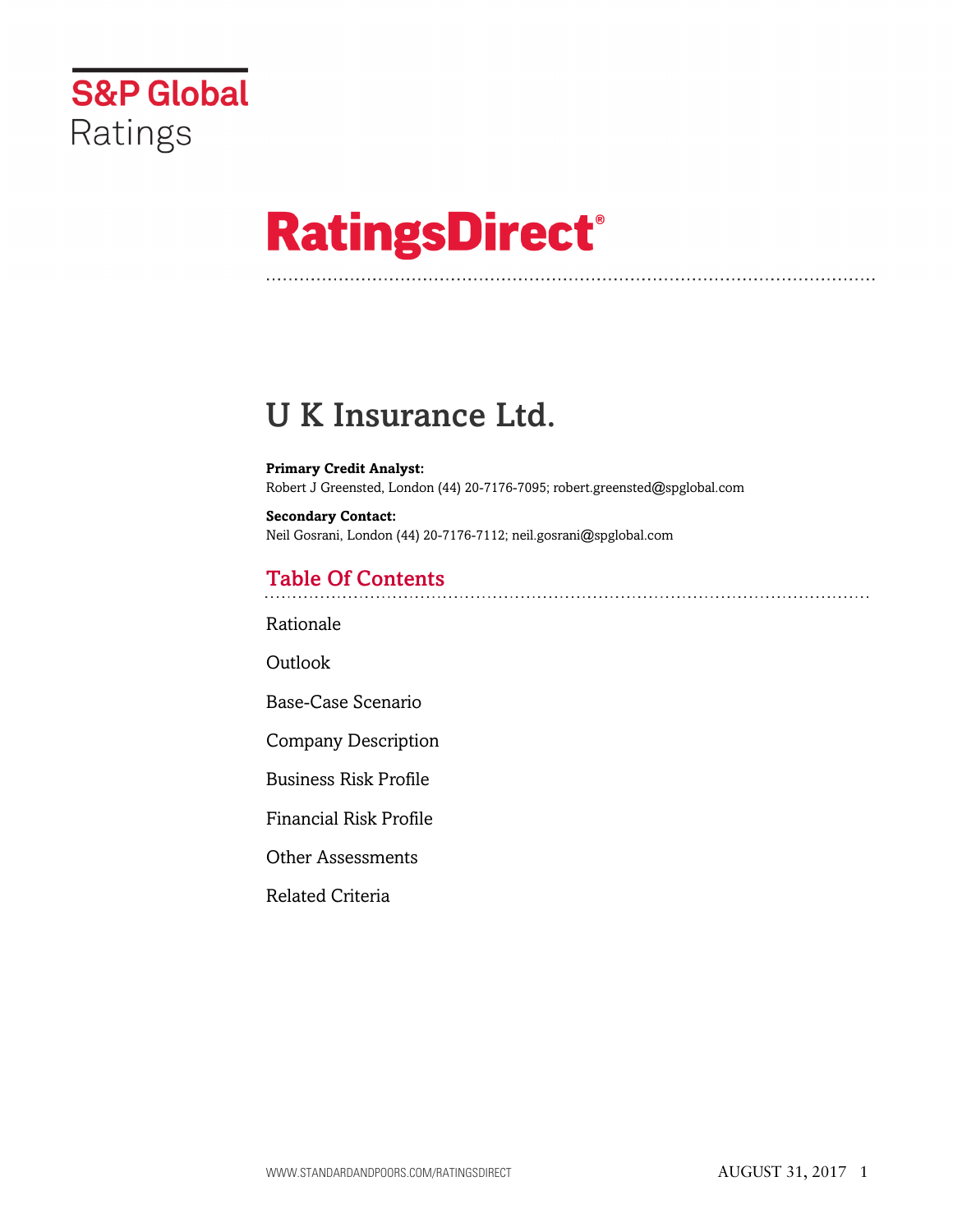## U K Insurance Ltd.



\*Stand-alone credit profile.

<span id="page-1-0"></span>See Ratings Detail for a complete list of rated entities and ratings covered by this report.

## Rationale

#### **Business Risk Profile: Strong**

- No. 1 motor and household insurer in the U.K., with well-known brands in the U.K. market.
- Profile largely concentrated in the U.K. retail non-life sector.

#### **Financial Risk Profile: Very Strong**

- Very strong capital and earnings supported by consistently profitable underwriting performance.
- Intermediate risk position, reflecting a well-diversified and relatively conservative investment portfolio.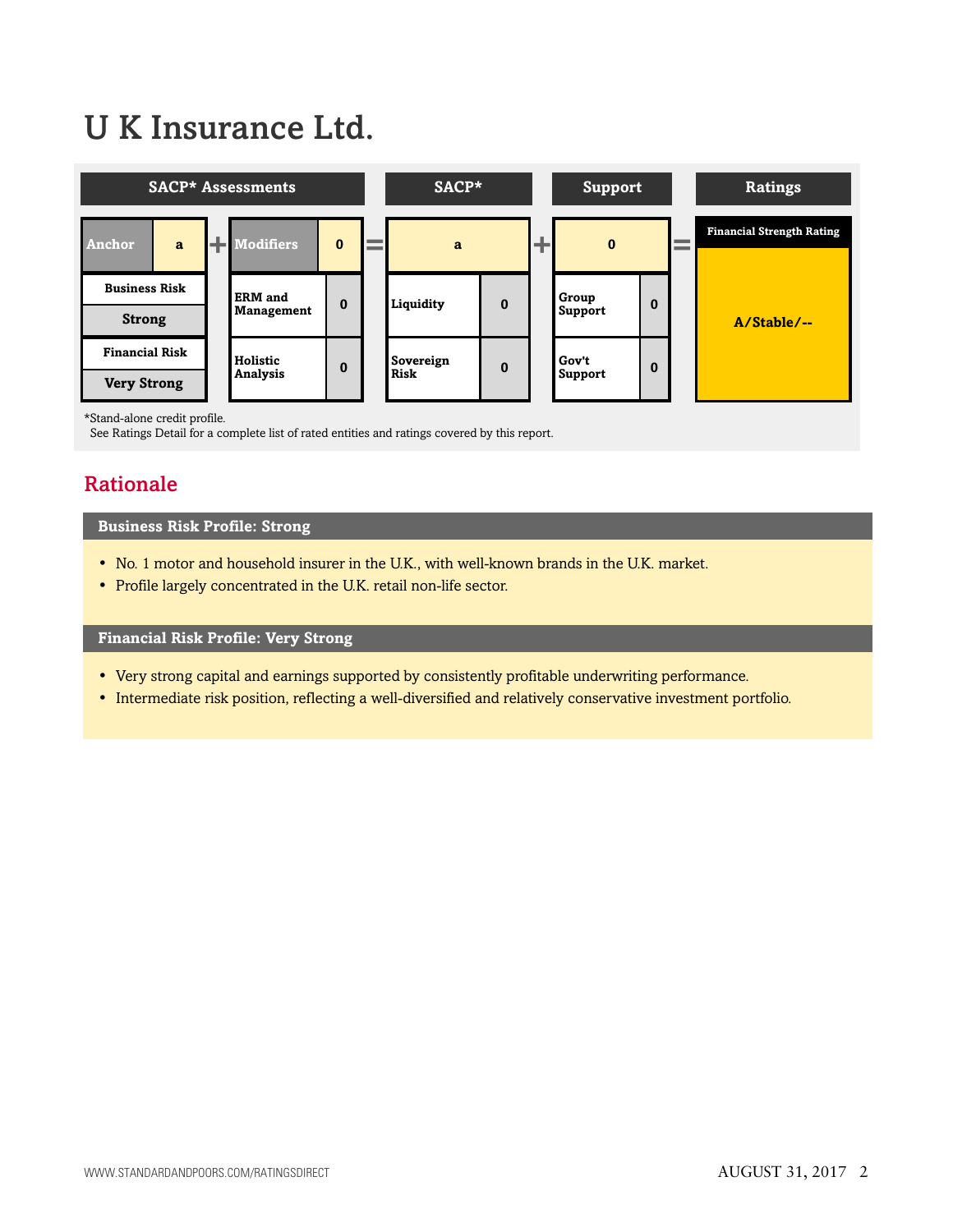#### **Outlook: Stable**

The stable outlook reflects S&P Global Ratings' view that U K Insurance Ltd. (UKI) will continue to maintain capital adequacy at least comfortably at the 'A' level over the next 24 months, per our risk-based capital model. We also expect that UKI will maintain stable earnings during this period, a conservative investment profile, and a strong competitive position in the U.K. non-life market.

#### Downside scenario

We consider a downgrade to be unlikely in the next two-to-three years, but we could lower the ratings if capital adequacy falls below the 'A' level, or earnings materially fail to meet our expectations. We could also lower the ratings if UKI's leading positions in motor and household insurance shrink unexpectedly in a competitive market environment.

#### Upside scenario

We could raise the rating if UKI's management committed to maintaining its capital consistently at the 'AAA' confidence level and the group demonstrated the strength of its competitive position by expanding in its core markets.

## <span id="page-2-0"></span>Base-Case Scenario

#### **Macroeconomic Assumptions**

- We forecast U.K. real GDP to increase by an annual average of 1.5% over 2017-2019.
- Although in the longer run we would expect a correlation between GDP and non-life premium growth, over our two-year rating horizon, we anticipate that internal industry dynamics in the U.K. insurance market will prove a stronger determinant of sector profitability and growth than these macroeconomic trends.
- Government yields to gradually increase over the next three years, but to remain below long-term historical norms.
- For detailed macroeconomic assumptions, see the related industry and country risk assessment reports below.

#### **Company-Specific Assumptions**

- Gross premium written to continue to increase despite the loss of some key distribution partnerships.
- Capital adequacy to be managed to at least the 'A' confidence level, per our model.
- Reserve releases to continue in the future, but at a lower level.
- Net income after tax to be about £300 million-£400 million in 2017-2019.
- The combined ratio to remain at 90%-95% in 2017-2019.
- Financial leverage to remain at 20%-25% and fixed-charge coverage to remain above 10x.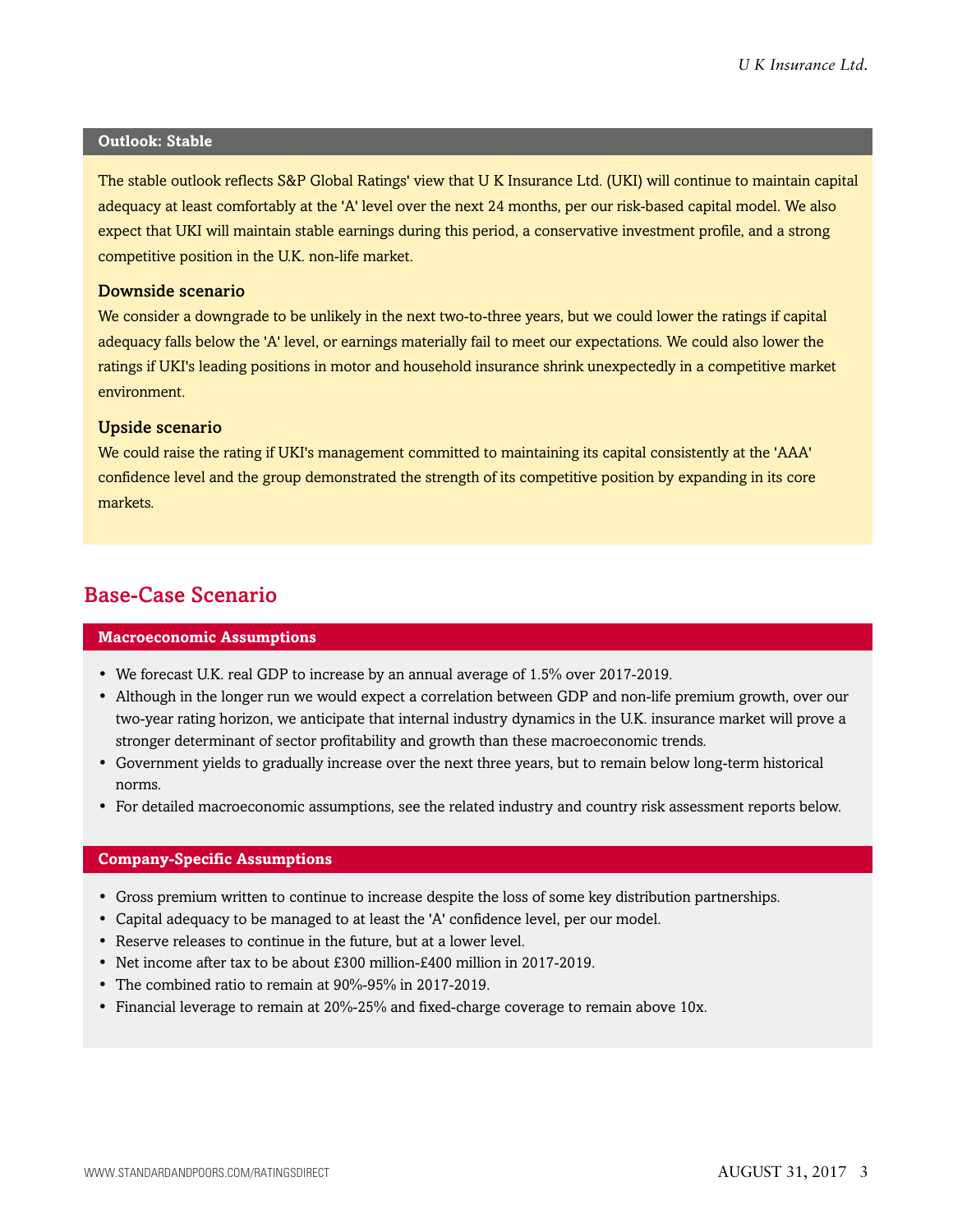| <b>Key Metrics</b> |  |  |
|--------------------|--|--|
|                    |  |  |
|                    |  |  |

|                                                        | 2018f  | 2017f   | 2016    | $2015*$ | $2014*$ | 2013  |
|--------------------------------------------------------|--------|---------|---------|---------|---------|-------|
| Gross premiums written (mil. £)                        | >3.300 | ~23.275 | 3.274.0 | 3,153.0 | 3,099.0 | 3,835 |
| Net income (attributable to all shareholders) (mil. £) | >300   | >300    | 279     | 580     | 373     | 313   |
| Return on revenue (%)                                  | >14    | >14     | 11.93   | 22.46   | 14.46   | 11.11 |
| Return on shareholders' equity (%)                     | >13    | >13     | 10.82   | 21.34   | 13.31   | 11.13 |
| Net combined ratio** $(\%)$                            | 90-95  | 90-95   | 93.99   | 89.92   | 92.69   | 92.99 |

f--Forecast. \*2015 and 2014 financials reflect only conuing business and exclude Italian and German operations of Direct Line, which were sold to Mapfre Group in 2015. \*\*Pre-2014 combined ratios include run-off business, while 2014-2015 and forecasted ratios exclude run-off business.

## <span id="page-3-0"></span>Company Description

UKI is the main operating insurance subsidiary of Direct Line Group (DLG) and best known for its Direct Line brand. DLG's continuing business operations wrote gross premiums in 2016 of £3.3 billion (2015: £3.2 billion), primarily directly and through partnerships with well-known businesses. The U.K. motor business accounted for 47% of its premium in 2016, U.K. home for 25%, and U.K. commercial for 15%. In 2015, DLG sold its international business in Italy and Germany to Mapfre S.A., meaning the group operates solely in the U.K. DLG operates its business in the U.K. under well-known, market-leading brands like Direct Line, Direct Line for Business, Churchill, Privilege, NIG, and Green Flag.

#### **Table 1**

| U K Insurance Ltd. -- Industry And Country Risk |                   |                   |  |  |  |  |
|-------------------------------------------------|-------------------|-------------------|--|--|--|--|
| Insurance sector                                | <b>IICRA</b>      | Business mix* (%) |  |  |  |  |
| U.K. P/C                                        | Intermediate risk | 100               |  |  |  |  |

<span id="page-3-1"></span>\*Includes continuing operations only. P/C--Property and casualty. IICRA--Insurance industry and country risk assessment.

## Business Risk Profile: Strong

We assess UKI's business risk profile as strong, based on its strong competitive position in the mature and highly competitive U.K. non-life insurance market.

#### Insurance industry and country risk

All of UKI's business stems from the large and mature U.K. non-life insurance market, where we consider industry and country risks to be intermediate (see "U.K. Property/Casualty Insurance Sector Carries An Intermediate Industry And Country Risk Assessment," published on May 11, 2015). Our intermediate assessment is based on our assessment of industry risk for the U.K. property/casualty insurance sector as moderate, which is higher than many other corresponding developed insurance markets. The assessment is dragged down by the low operational and regulatory barriers to entry in the U.K. retail non-life market and by the recent volatility in bodily injury claims.

Entry to personal lines business has relatively few restrictions in the U.K. because of the sector's bias toward distribution through aggregator sales channels. The need to build a network of offices, salesmen, or broker contacts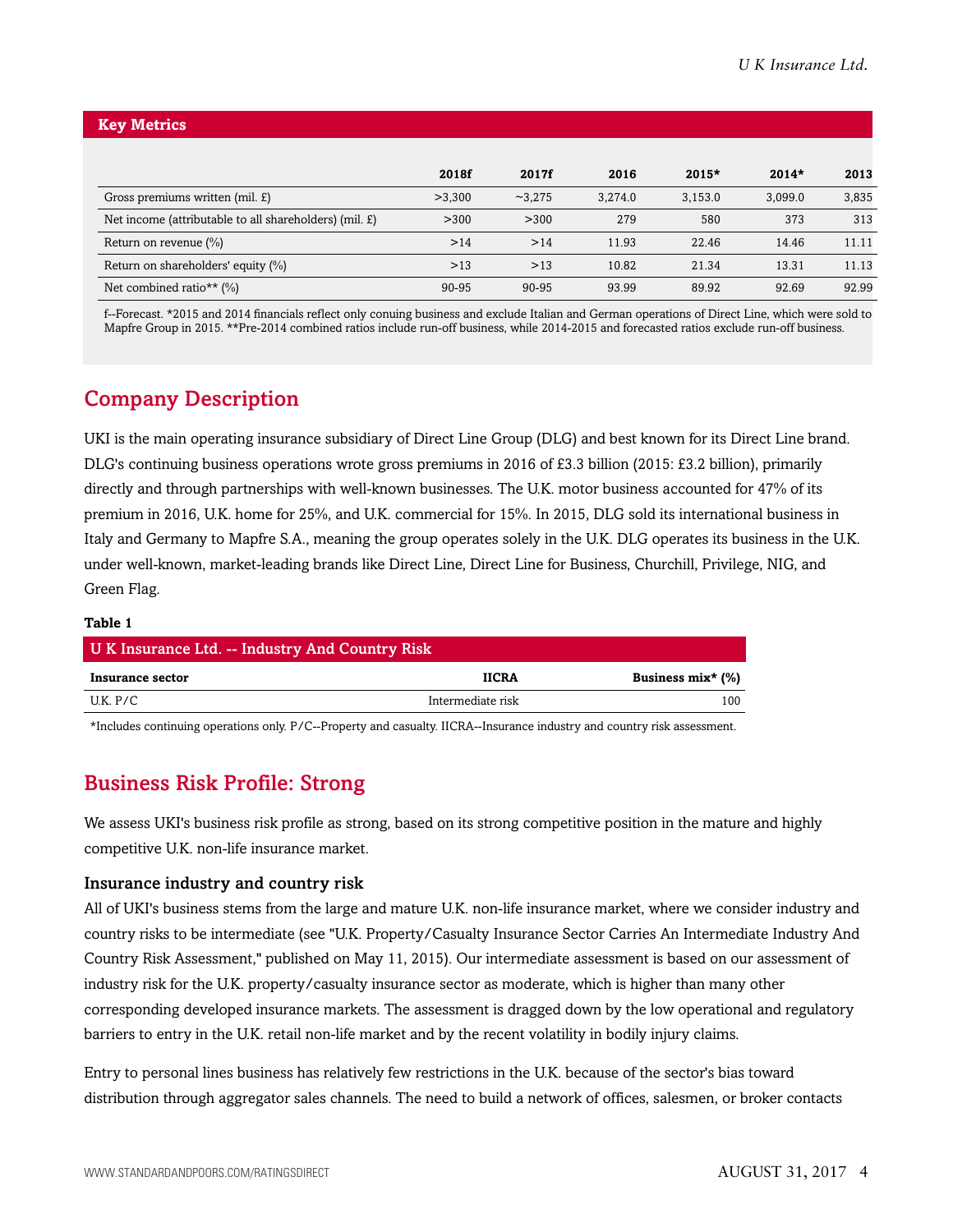remains much more significant for commercial than for personal lines in the U.K. We consider legal and regulatory barriers to entry to be low as insurers regulated elsewhere in the EU can access the U.K. market through branches. Ease of entry to the U.K. market, compared with peer markets, leads to a corresponding oversupply of capacity at most stages of the pricing cycle.

In February 2017, the Lord Chancellor changed the rate (hereafter referred to as the Ogden rate) used to calculate bodily injury claims in the U.K. and Wales to negative 0.75% from 2.5%. This had a significant effect on UKI (and the rest of the U.K. motor insurance sector), which recorded a £217 million pre-tax hit from the change. The unexpected ruling confirmed our view that those operating in the U.K. non-life sector are exposed to highly volatile claims settlements. Further to this over the past decade, the U.K. motor market has seen a rapid rise in the cost of bodily injury claims. The incidence of liability claims to motor accidents has become significantly higher than in other European markets, as has the proportion of legal costs within the overall claims bill.

UKI is therefore exposed to cyclicality, competitiveness, and possible legislative changes in its single market.

#### Competitive position

UKI has a strong competitive position. It has a leading market share in both private motor and household insurance in the U.K. (based on the Association of British Insurer's data for 2015). In our view, the group has a sustainable competitive advantage through economies of scale in pricing and wider costs. Historical claims data on such a large scale enables UKI to price effectively and has helped the group improve its operating performance since 2010. The group's sale of its international operations had little impact on our view of DLG's competitive position because these operations formed only a small part of the group. However, our assessment is somewhat constrained by DLG's dependence on the U.K. non-life market.

In our base-case scenario, we expect UKI's gross written premium to increase slowly over the next two-to-three years, averaging around 2% per year. We expect the amount of home insurance premium written to fall as a result of the loss of some key partnership agreements with Nationwide Building Society and J Sainsbury PLC, and continuing pressures on rates. We expect that UKI's motor line will increase more rapidly, partly as a result of the change in the Ogden discount rate. This will more than offset the fall in household premium. We expect DLG's brands to remain leaders in U.K. retail non-life segment and for the company to focus on improving the efficiencies of its U.K. businesses. We consider that recent increases in motor insurance rates will cause customer loyalty to reduce, but lost policies should be offset by new business gains.

| U K Insurance Ltd. -- Competitive Position          |                        |       |         |        |        |  |  |
|-----------------------------------------------------|------------------------|-------|---------|--------|--------|--|--|
|                                                     | --Year-ended Dec. 31-- |       |         |        |        |  |  |
| $(Mil. \mathcal{L})$                                | 2016                   | 2015  | 2014    | 2013   | 2012   |  |  |
| Gross premiums written                              | 3,274                  | 3,153 | 3,099   | 3,835  | 4,001  |  |  |
| Change in gross premiums written (%)                | 3.86                   | 1.73  | (19.18) | (4.17) | (4.00) |  |  |
| Net premiums written                                | 3068                   | 2961  | 2917    | 3467   | 3636   |  |  |
| Change in net premiums written (%)                  | 3.62                   | 1.52  | (15.87) | (4.66) | (7.04) |  |  |
| P/C: reinsurance utilization - premiums written (%) | 6.30                   | 6.08  | 5.89    | 9.60   | 9.13   |  |  |

#### **Table 2**

P/C--Property/casualty.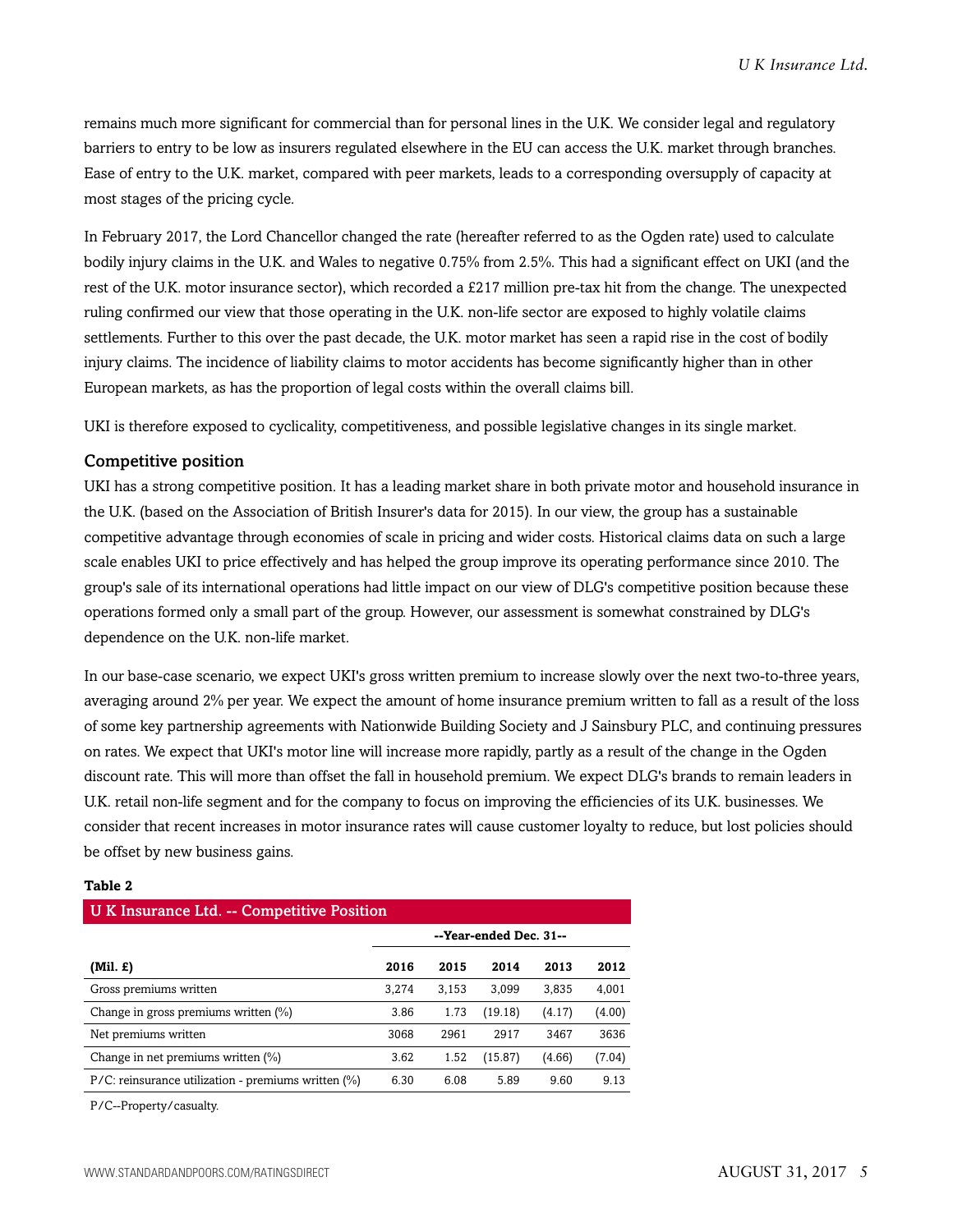## <span id="page-5-0"></span>Financial Risk Profile: Very Strong

Our view of UKI's very strong financial risk profile is driven by our very strong capital and earnings assessment.

We assess UKI's capital and earnings as very strong. Its capital adequacy, as of Dec. 31, 2016, was well above the 'A' confidence level, per our risk-based capital model. We expect this position will be maintained in the long term, with the group likely to return excess capital to shareholders through special dividends in the next two or three years. We expect management will at least maintain capital adequacy at our 'A' confidence level through 2016-2018.

UKI's earnings have improved since it listed on the London Stock Exchange. The company has recorded combined ratios below 100% since 2012 and its 2016 combined ratio of 94% (post Ogden and not including dividends) placed it closer to the leading companies in its peer group. (Lower combined ratios indicate better profitability. A combined ratio of greater than 100% signifies an underwriting loss.) This was despite the Ogden rate change that cost UKI 5.9 percentage points on the ratio. The 2016 result did benefit from significant prior-year reserve releases of £290 million (2014: £449 million), making up 74% of the operating profit for continuing operations. We do not expect such large releases to form so large a part of earnings going forward. Although the loss of partnership agreements will have a significant impact on the top line, we anticipate that profitability will be less affected because of the large amount of commission paid out to partners in this type of agreement.

We expect DLG to return to recording combined ratios of about 90%-95% in 2017-19. We expect net income in 2017-2019 to be £300 million-£400 million. Investment income has remained subdued, given the low interest rates, with a yield of 2.4% (2014: 2.2%). We do not expect to see a significant increase in yield in the next three years.

| U K Insurance Ltd. -- Capitalization Statistics |                        |        |      |        |         |  |  |
|-------------------------------------------------|------------------------|--------|------|--------|---------|--|--|
|                                                 | --Year-ended Dec. 31-- |        |      |        |         |  |  |
| $(Mil. \mathcal{L})$                            | 2016                   | 2015   | 2014 | 2013   | 2012    |  |  |
| Common shareholders' equity                     | 2522                   | 2630   | 2811 | 2790   | 2832    |  |  |
| Change in common shareholders' equity (%)       | (4.13)                 | (6.42) | 0.73 | (1.47) | (26.86) |  |  |

#### **Table 3**

#### **Table 4**

| <b>UK Insurance Ltd. -- Earnings Statistics</b> |                        |       |       |       |       |  |  |
|-------------------------------------------------|------------------------|-------|-------|-------|-------|--|--|
|                                                 | --Year-ended Dec. 31-- |       |       |       |       |  |  |
| $(Mil. \tE)$                                    | 2016                   | 2015  | 2014  | 2013  | 2012  |  |  |
| Total revenue                                   | 3,334                  | 3.241 | 3,310 | 3,892 | 4,120 |  |  |
| EBITDA adjusted                                 | 524                    | 826   | 568   | 490   | 258   |  |  |
| Net income (attributable to all shareholders)   | 279                    | 580   | 373   | 313   | 184   |  |  |
| Return on revenue $(\%)$                        | 11.93                  | 22.46 | 14.46 | 11.11 | 4.95  |  |  |
| Return on shareholders' equity (reported) (%)   | 10.82                  | 21.34 | 13.31 | 11.13 | 5.50  |  |  |
| $P/C$ : net expense ratio $(\%)$                | 33.88                  | 32.86 | 34.85 | 31.85 | 33.69 |  |  |
| $P/C$ : net loss ratio (%)                      | 60.11                  | 57.07 | 57.84 | 61.14 | 65.13 |  |  |
| $P/C$ : net combined ratio $(\%)$               | 93.99                  | 89.92 | 92.69 | 92.99 | 98.82 |  |  |

P/C--Property/casualty.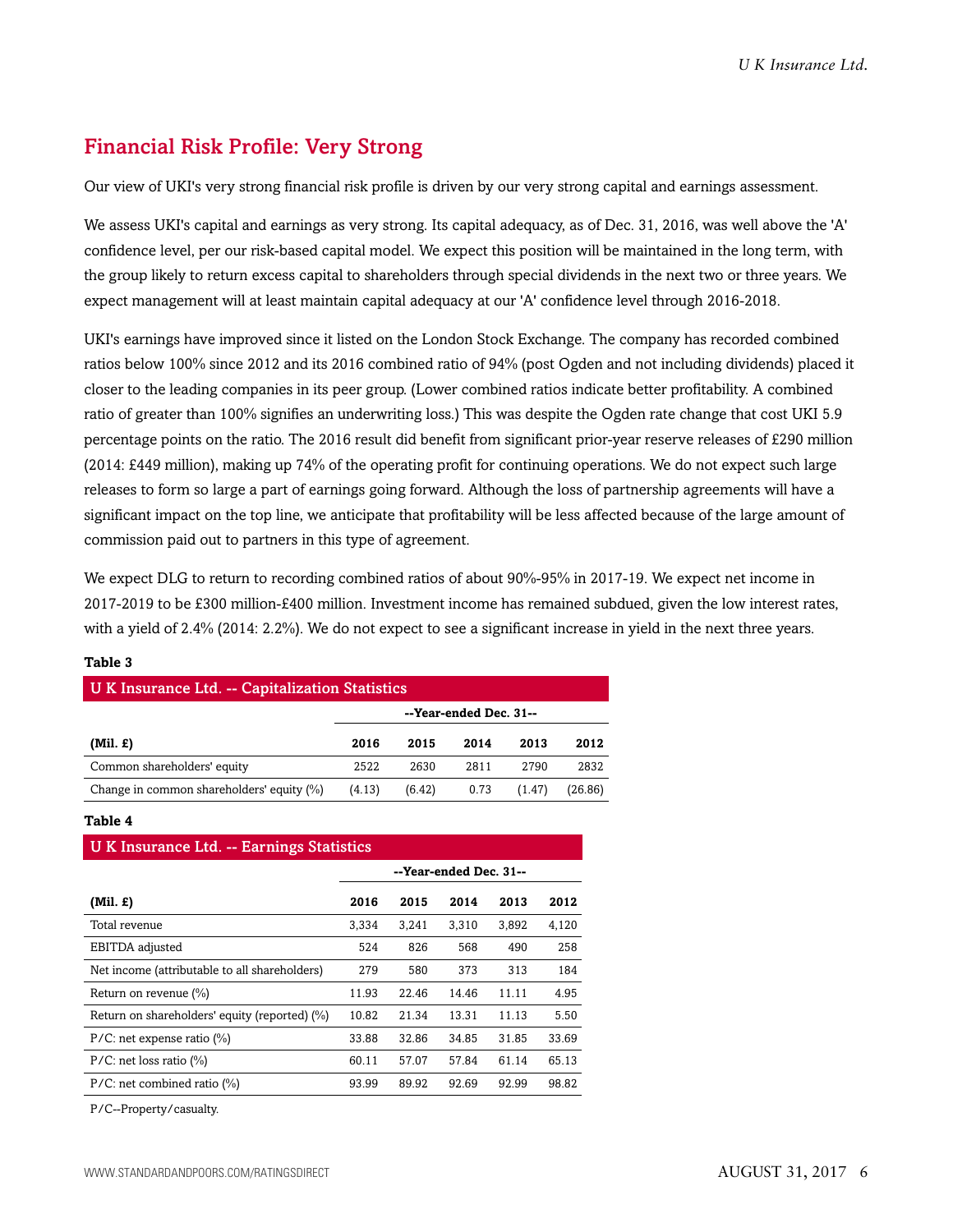#### Risk position

In our view, UKI's risk position is intermediate. It benefits from the diversity of its investment portfolio and minimal exposure to employee postemployment defined benefits obligations. The credit quality of the investment portfolio is gradually reducing in response to a low interest rate environment and a desire to match asset-liability risk better, but still remains strong. Nearly 90% of UKI's investment portfolio is concentrated in bonds and cash. We expect UKI's management to remain committed to its conservative investment strategy and strictly monitor its exposure and adhere to its credit benchmarks and limits allocated.

However, the cyclicality of the U.K. motor market may increase the volatility of capital and earnings in the future. This would take place if the level of volatility we observed in 2009-2010, when the group had to significantly strengthen reserves because of high industrywide increases in bodily injury costs and soft market conditions, recurred.

#### **Table 5**

| <b>UK Insurance Ltd. -- Risk Position</b>                    |                        |       |       |       |       |  |  |  |
|--------------------------------------------------------------|------------------------|-------|-------|-------|-------|--|--|--|
|                                                              | --Year-ended Dec. 31-- |       |       |       |       |  |  |  |
| (Mil. £)                                                     | 2016                   | 2015  | 2014  | 2013  | 2012  |  |  |  |
| Total invested assets                                        | 6,642                  | 6,926 | 7,149 | 8,573 | 9,439 |  |  |  |
| Net investment income                                        | 168                    | 169   | 176   | 189   | 199   |  |  |  |
| Net investment yield $(\% )$                                 | 2.47                   | 2.40  | 2.23  | 2.09  | 1.96  |  |  |  |
| Portfolio composition (% of general account invested assets) |                        |       |       |       |       |  |  |  |
| Cash and short term investments (%)                          | 17.56                  | 13.91 | 12.32 | 10.60 | 15.98 |  |  |  |
| Bonds $(\% )$                                                | 71.22                  | 75.66 | 81.56 | 81.72 | 75.82 |  |  |  |
| Real estate $(\% )$                                          | 4.95                   | 5.02  | 4.30  | 2.61  | 1.37  |  |  |  |
| Mortgages $(\% )$                                            | 1.20                   | N/A   | N/A   | N/A   | N/A   |  |  |  |
| Loans $(\%)$                                                 | N/A                    | 0.65  | 0.77  | 5.08  | 6.83  |  |  |  |
| Other investments $(\% )$                                    | N/A                    | 4.76  | 1.07  | 0.00  | 0.00  |  |  |  |
|                                                              |                        |       |       |       |       |  |  |  |

N/A--Not applicable.

#### Financial flexibility

UKI has adequate financial flexibility, in our view, thanks to its good earnings stream, capital held at least in the 'A' range confidence level, satisfactory level of financial leverage (at about 24%), healthy level of fixed-charge coverage (11x) in 2017-2019, and the successful flotation/sale of its shares in difficult market conditions in 2013 and 2014. It has also successfully issued junior subordinated debt of £500 million.

In our view, however, UKI's capital market track record is not as long as that of its competitors, to which we assign the highest financial flexibility assessment.

### <span id="page-6-0"></span>Other Assessments

We consider that UKI's adequate with strong risk controls enterprise risk management (ERM), and satisfactory management and governance assessments, are neutral for the rating. Liquidity is exceptional.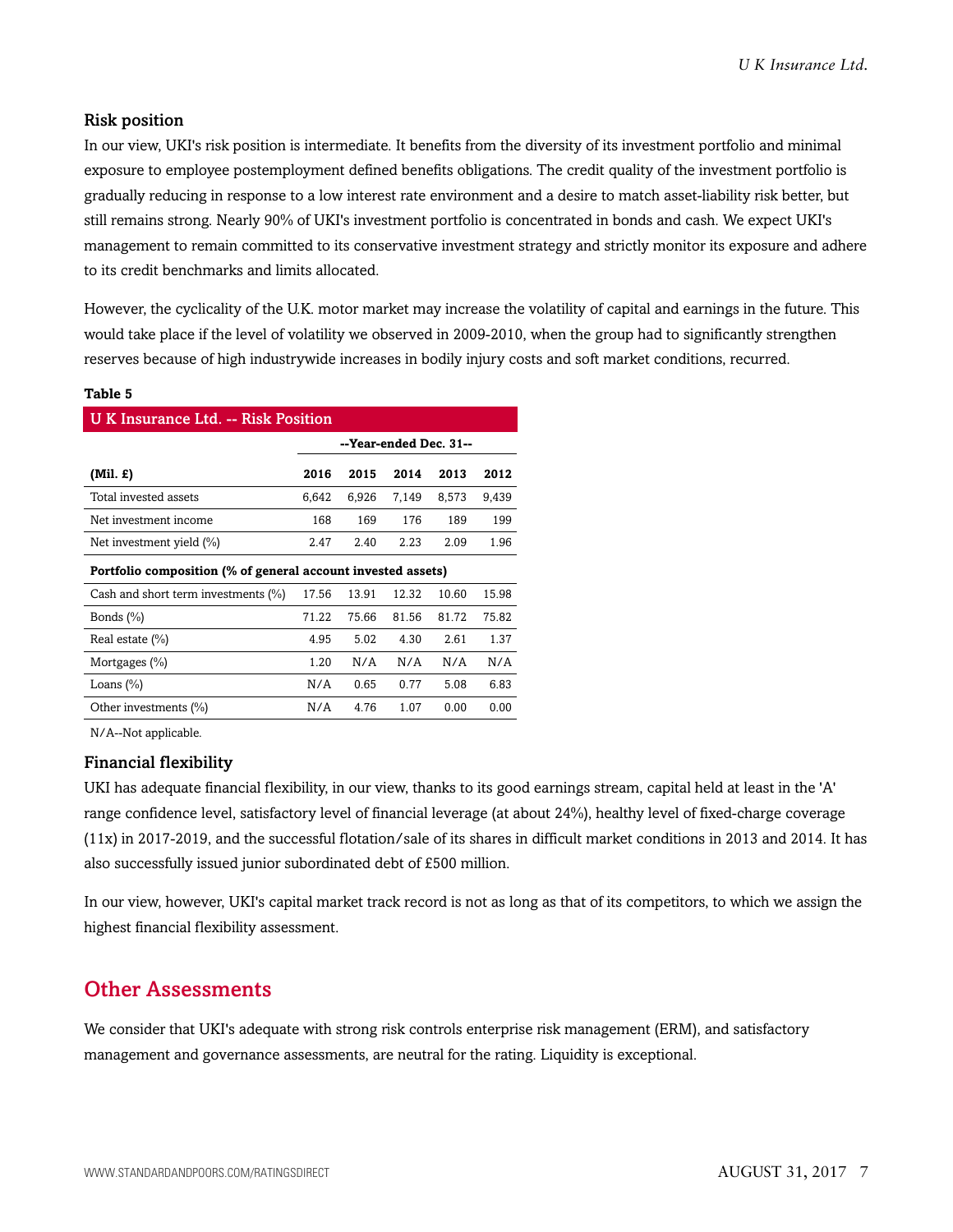#### Enterprise risk management

UKI's ERM framework reflects our positive views of the overall risk controls, risk model, and strategic risk management. In our opinion, the importance of ERM to the rating is low as it operates in a less complex risk environment than the companies to which we assign a high level of ERM importance. That said, we do not expect the group to experience losses outside its risk tolerance.

#### Management and governance

We consider that the executive team, headed by Paul Geddes, established a track record following a notable turnaround in DLG's operating performance, successful issuance of junior subordinated debt in April 2012, and oversubscribed flotation and subsequent follow-on sale of 99.7% of DLG's shares. In our view, management has a very clear strategy and focus on profitability, and is working hard to sustain a strong performance in difficult market conditions. DLG's strategy appears to be well thought out and consistent with its organizational capabilities, taking into account market developments.

#### Liquidity

DLG's liquidity ratio is more than 200%, based on the strength of available sources, mainly the group's regular inflow of premium income and highly liquid asset portfolio.

## <span id="page-7-0"></span>Related Criteria

- Criteria Insurance Property/Casualty: Assessing Property/Casualty Insurers' Loss Reserves, Nov. 26, 2013
- General Criteria: Group Rating Methodology, Nov. 19, 2013
- Criteria Insurance General: Enterprise Risk Management, May 7, 2013
- Criteria Insurance General: Insurers: Rating Methodology, May 7, 2013
- General Criteria: Methodology: Management And Governance Credit Factors For Corporate Entities And Insurers, Nov. 13, 2012
- Criteria Insurance General: Refined Methodology And Assumptions For Analyzing Insurer Capital Adequacy Using The Risk-Based Insurance Capital Model, June 7, 2010
- General Criteria: Use Of CreditWatch And Outlooks, Sept. 14, 2009
- Criteria Insurance General: Hybrid Capital Handbook: September 2008 Edition, Sept. 15, 2008

## Ratings Detail (As Of August 31, 2017) **Operating Company Covered By This Report U K Insurance Ltd.** Financial Strength Rating *Local Currency* A/Stable/-- Counterparty Credit Rating *Local Currency* A/Stable/-- **Domicile** United Kingdom **Domicile** United Kingdom **United Kingdom**

\*Unless otherwise noted, all ratings in this report are global scale ratings. S&P Global Ratings' credit ratings on the global scale are comparable across countries. S&P Global Ratings' credit ratings on a national scale are relative to obligors or obligations within that specific country. Issue and debt ratings could include debt guaranteed by another entity, and rated debt that an entity guarantees.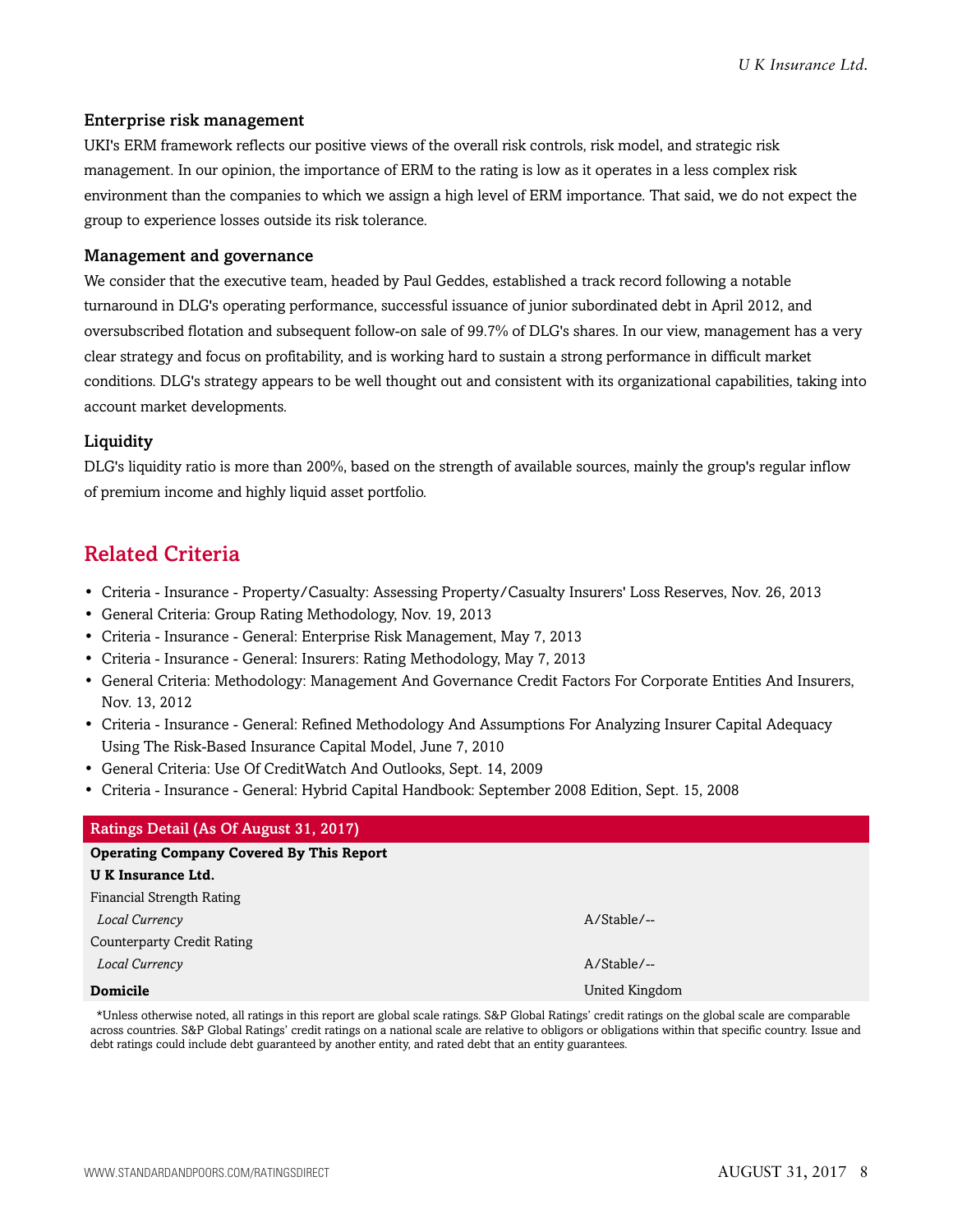#### **Additional Contact:**

Insurance Ratings Europe; InsuranceInteractive\_Europe@spglobal.com